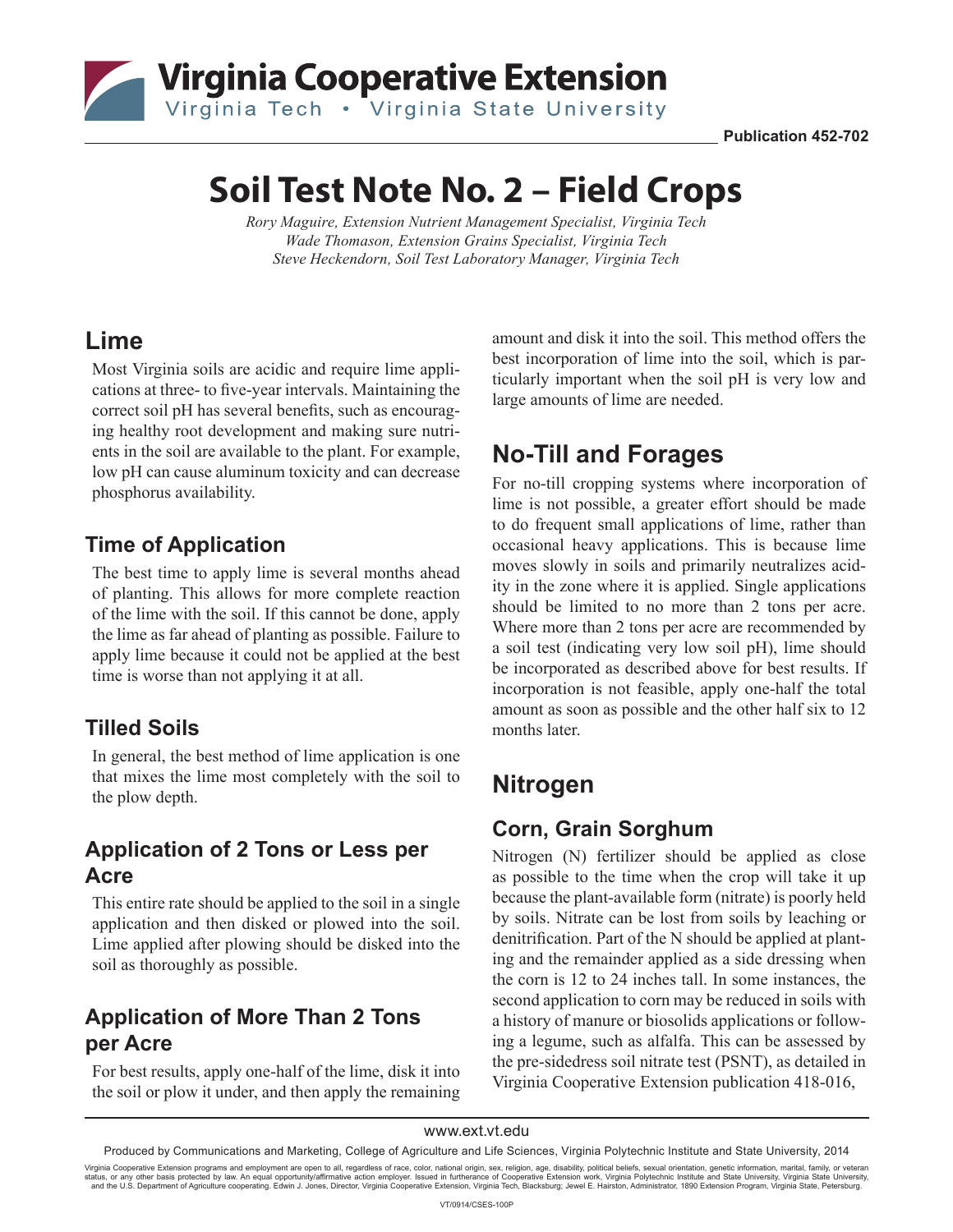"Nitrogen Soil Testing for Corn in Virginia" (available at pubs.ext.vt.edu/). Alternatively, nitrogen can be applied with the phosphate and potash if done close to planting.

# **Phosphate, Potash**

The recommended phosphate  $(P_2O_5)$  and potash  $(K_2O)$ fertilizer can be broadcast and incorporated into the soil by plowing or disking where possible, or it can be applied in a starter band as detailed below. Application can be made either in the fall or in the spring before planting because neither nutrient is very mobile in the soil (that is, low leaching potential).

For small grain-soybean or small grain-grain sorghum double-crop rotations, phosphate and/or potash fertilizer should be applied before the small-grain crop to permit incorporation of the fertilizer into the soil and to facilitate timely planting of the summer crop. For cornpeanut rotations, the phosphate and potash should be applied and incorporated before the corn crop to avoid high concentrations of potash in the peanut pegging zone.

### **Starter Fertilizer**

Starter fertilizer is fertilizer placed in a band alongside or in direct contact with the seed. Using a starter fertilizer concentrates the plant nutrients near the seed for easier uptake by young plants with limited roots. Starter fertilizer can be especially beneficial when planting in cold and/or wet soils. Slow root growth in cold and/or wet soils, which occurs when planting early, reduces plant access to the fertilizer nutrients required for optimum growth. Crop response to broadcast fertilizer is unlikely in soils testing very high in phosphate and/or potash. Likewise, research conducted in Virginia demonstrated that no grain yield responses will be expected to starter fertilizer when soil-test phosphorus (P) and potassium (K) levels are in the very high range. On high-, medium-, and low-testing soils, applying P as a starter is a good way of supplying part or all of the P that is needed by the crop.

For band placement, be certain that the fertilizer placement attachment on the planter is properly positioned and that all openers are placing the fertilizer band at least 2 inches from the seed and approximately 2 inches below the seed. Any error in placement must be farther from the seed rather than closer than 2 x 2 in order to prevent salt injury to the emerging seedlings.

Rates for starter fertilizer applications are 20 to 60 pounds of nitrogen plus (+) potash per acre for band placement or 10 to 15 pounds of nitrogen plus (+) potash per acre for seed contact placement (for example, 50 lbs/A of 6-24-24).

#### **Trace Elements**

Deficiencies of the trace elements listed below have been found in the following field crops in Virginia:

- Zinc corn, small grains, and grain sorghum.
- Manganese soybeans and peanuts. (Manganese and copper deficiencies have been documented in small grains, but there are no soil test calibrations for determining these deficiencies.)
- Boron peanuts and cotton.
- Molybdenum soybeans.

There is reliable interpretation of soil tests for zinc and manganese. However, soil tests have not been found to be a reliable predictor of field crop response to molybdenum or boron. Experiments conducted with corn throughout Virginia showed that boron fertilizer did not increase yields, although the boron soil test in all locations was low, according to standards being used by some soil testing labs. This indicates that the soil boron test is a poor predictor of corn yield response. Where trace-element deficiencies have been reported but no reliable soil tests are available, a general recommendation is made by the Virginia Tech Soil Test Laboratory for the trace element in question.

# **Winter Annual Legumes as a Nitrogen Source**

Winter annual legumes can be used to supplement fertilizer N in the crop rotation in addition to their other values as cover crops. Legumes have the ability to fix or utilize N from the atmosphere to supply their nitrogen needs. When they decompose, legumes release this N into the soil, and it becomes available to the next crop in the rotation.

# **Virginia Cooperative Extension**